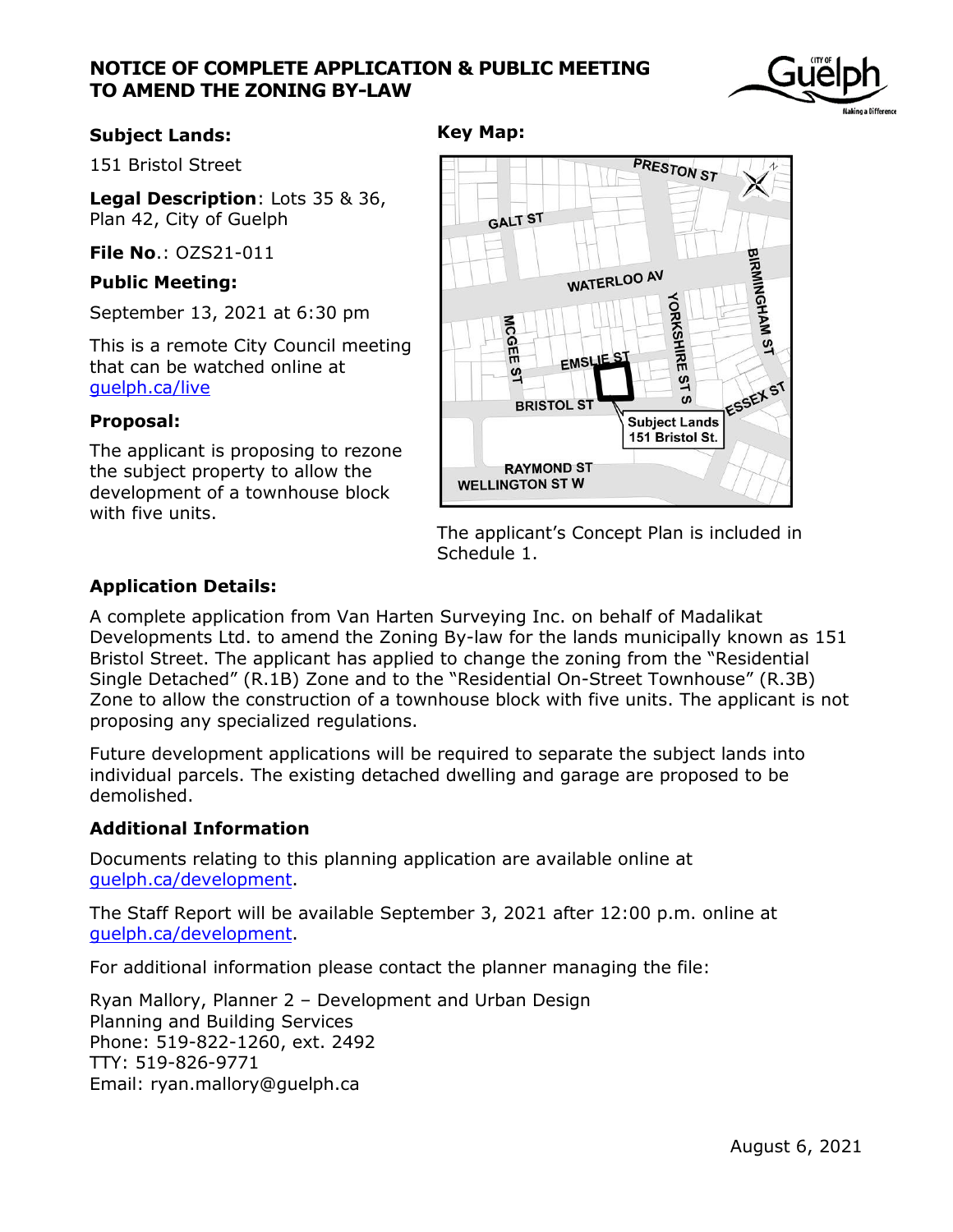# **How to Get Involved:**

The purpose of a Public Meeting is to share information and consider public comments regarding the development applications which can be reviewed by staff and applicants prior to Council's decision at a future meeting.

The public is invited to watch the remote meeting on [guelph.ca/live](http://guelph.ca/live) and participate by submitting written comments and/or speaking to the application. All those viewing the public meeting will be given the opportunity to speak during the meeting by calling in, though the Clerk's department asks delegates to register ahead of time if possible.

To speak to the application:

- If you wish to speak to the application, please contact the Clerk's Department no later than 10:00 a.m. on Friday, September 10, 2021 by any of the following ways:
	- Register online at quelph.ca/delegation
	- By phone at 519-837-5603 or TTY 519-826-9771
	- By email to clerks@quelph.ca

When we receive your registration, we will send you a confirmation message and instructions for participating in the remote Council meeting.

To submit written comments:

- You can submit written comments via email to [clerks@guelph.ca](mailto:clerks@guelph.ca) and [ryan.mallory@guelph.ca](mailto:ryan.mallory@guelph.ca) no later than 10:00 a.m. on Friday, September 10, 2021 to ensure your comments are included in the City Council Agenda (attachments must not exceed 20 MB)
- You can mail written comments to Guelph City Clerk, 1 Carden Street, Guelph ON N1H 3A1 or place them in the mail slot beside the main entrance to City Hall no later than 10:00 a.m. on Friday, September 10, 2021.

#### **How to Stay Informed:**

If you wish to be notified of the Council decision on this application you must make a written request to the City Clerk by way of email, in person or regular mail/courier as listed above. Please note Council will not make a decision at the Public Meeting.

#### **Appeals Information:**

If a person or public body would otherwise have an ability to appeal the decision of the Council of the City of Guelph to the Ontario Land Tribunal but the person or public body does not make oral submissions at a public meeting or make written submissions to the City of Guelph before the by-law is passed, the person or public body is not entitled to appeal the decision.

If a person or public body does not make oral submissions at a public meeting, or make written submissions to the City of Guelph before the by-law is passed, the person or public body may not be added as a party to the hearing of an appeal before the Ontario Land Tribunal unless, in the opinion of the Tribunal, there are reasonable grounds to do so.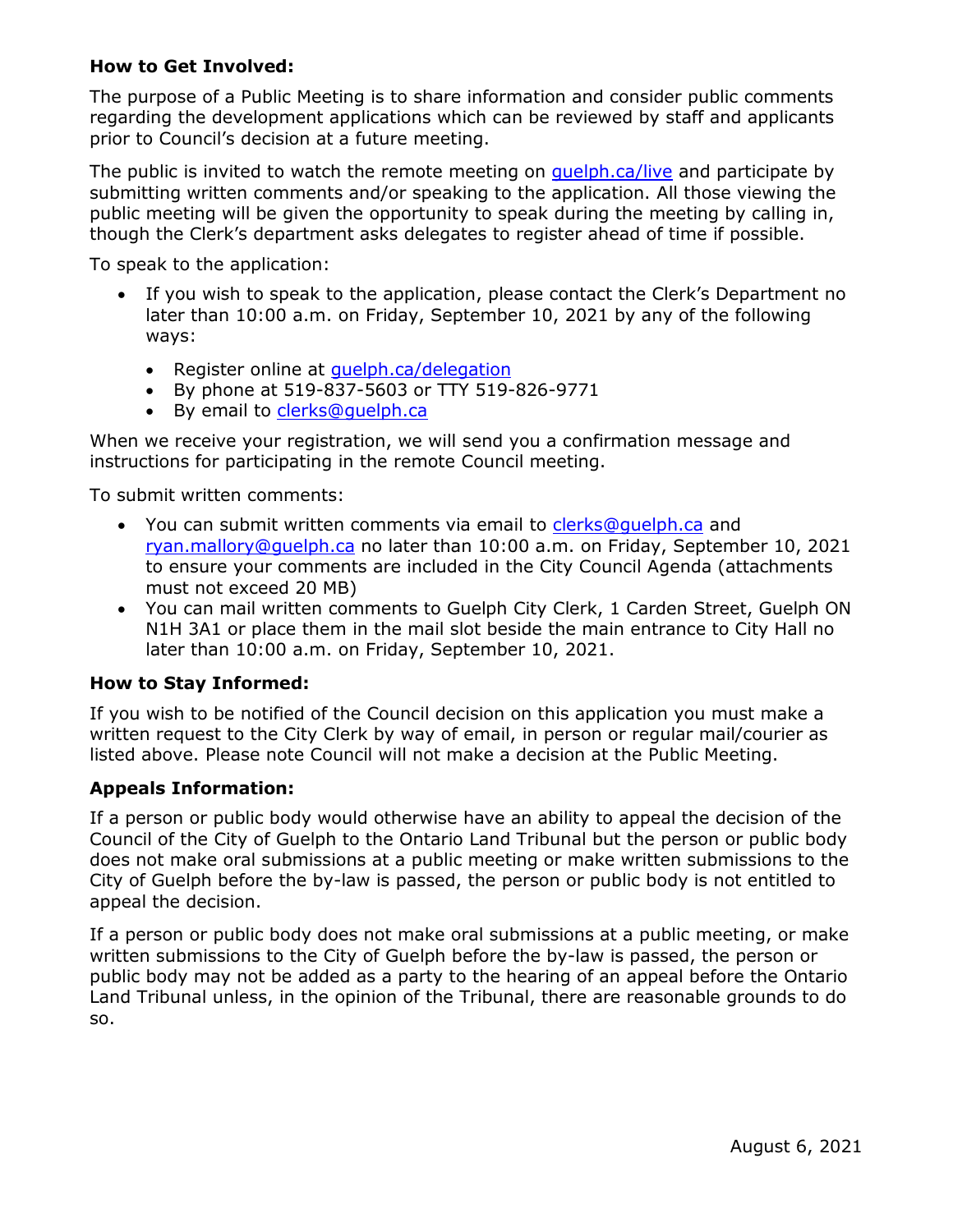# **Notice of Collection of Personal Information:**

Personal information is being collected in order to gather feedback and communicate with interested parties regarding this development proposal. Information provided or presented at a public meeting is considered a public record and may be posted on the City's website or made public upon request.

For questions regarding the collection, use and disclosure of this information please contact the Information and access Coordinator at 519-822-1260 extension 2349 or [privacy@guelph.ca.](mailto:privacy@guelph.ca)

### **Accessibility:**

Alternative accessible formats are available by contacting [planning@guelph.ca](mailto:planning@guelph.ca) or TTY 519-826-9771.